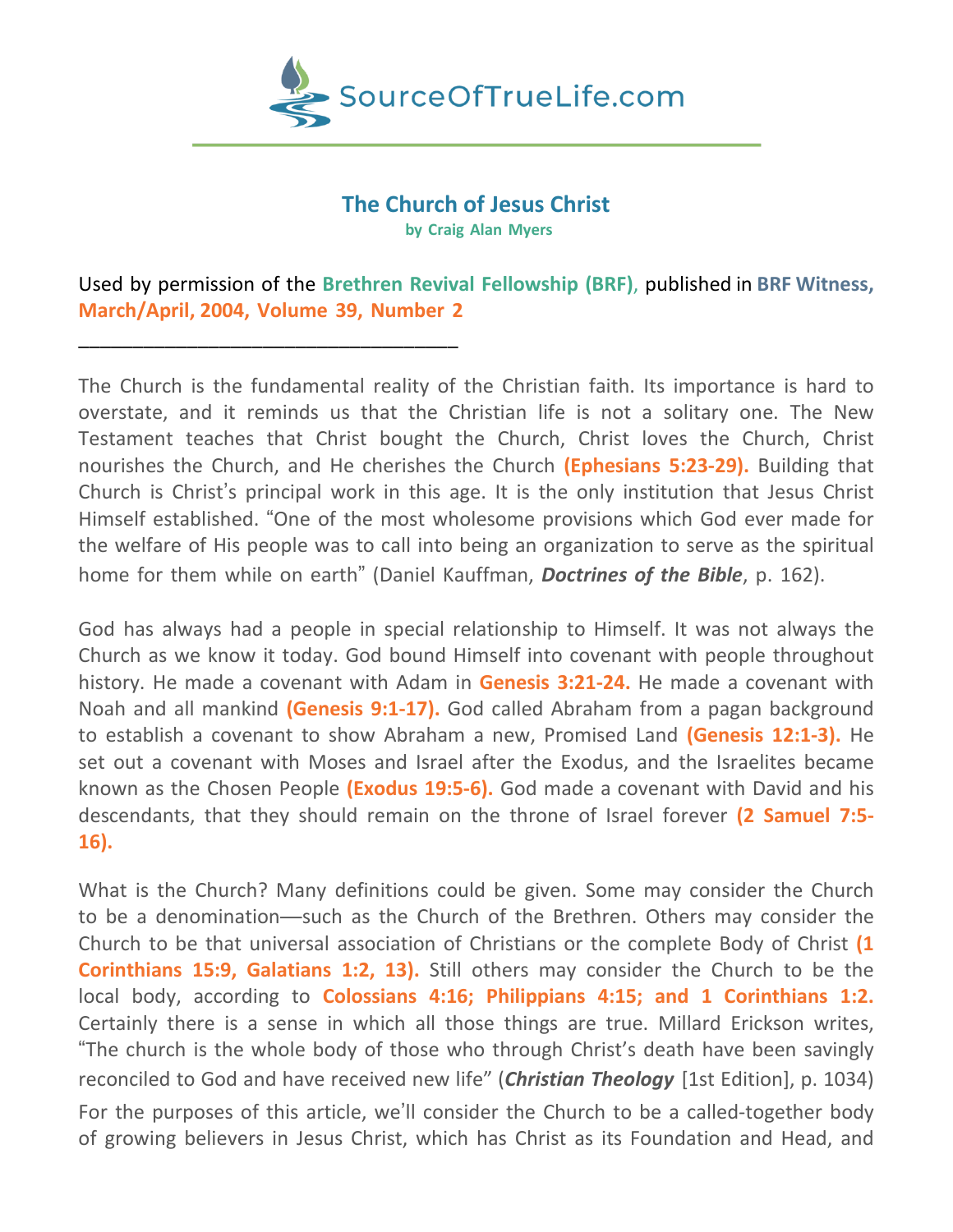which is organized for worship, edification, and evangelism. For the most part, references to the "Church" are to the local body of Christians that worship and serve God together.

## **The Church is Called-Together**

The word "church" itself comes from the Greek term *kyriakos*, which means "belonging to the Lord." The New Testament speaks of the Church as the *ecclesia*. This Greek word, is used 114 times in the New Testament, and means "a called-out, or called-together body" is the root of words such as ecclesiology (the study of the Church), and ecclesiastical (that which relates to the Church). The term was used in New Testament times to refer to a political assembly that governed cities, much like our modern town meetings.

The early Church adopted this word, signifying that it saw itself as being a called-out body of people. The Church is called together out of the world system. "It means those who have heard the call of Christ, as well as the call of His servants, to come out from the world and become faithful followers of their Master" (J.H. Moore, *New Testament Doctrines*, p. 88). No longer are Christians merely citizens of this world, but rather citizens of Heaven (Philippians 3:20). The Church is distinctive in its origin—Jesus established it **(Matthew 16:18).** It is unique in its makeup—all those who trust in Christ and walk in faithful obedience to Him **(1 Corinthians 1:2).** The Church is different in its charter—the New Testament is its rule for faith and practice **(2 Timothy 3:16).** The Church is distinctive in its mission—to do all under the direction of Christ, but primarily proclaim the Gospel of salvation as found in the Bible **(Matthew 28:19-20).** The Church has a matchless future—eternal life with the Bridegroom, Jesus **(Ephesians 5:27).**

The called together, voluntary nature of the Church makes it important that we note the three prominent marks of the faithful Church. They are the faithful preaching of God's Word; the regular observance of the ordinances; and the careful exercise of both preventive and corrective discipline. These marks contrast the Church with other, manmade institutions. Every other institution—human government, the family, social organizations—will eventually come to an end, while the Church will live throughout eternity as the Bride of Christ.

## **The Church is a Body**

Several metaphors are used to refer to the Church. One of the most prominent is "body." In **1 Corinthians 12,** we find that the gifts and uses in the Body of Christ are varied, even as the gifts and uses of different parts of the human body.; Each part, or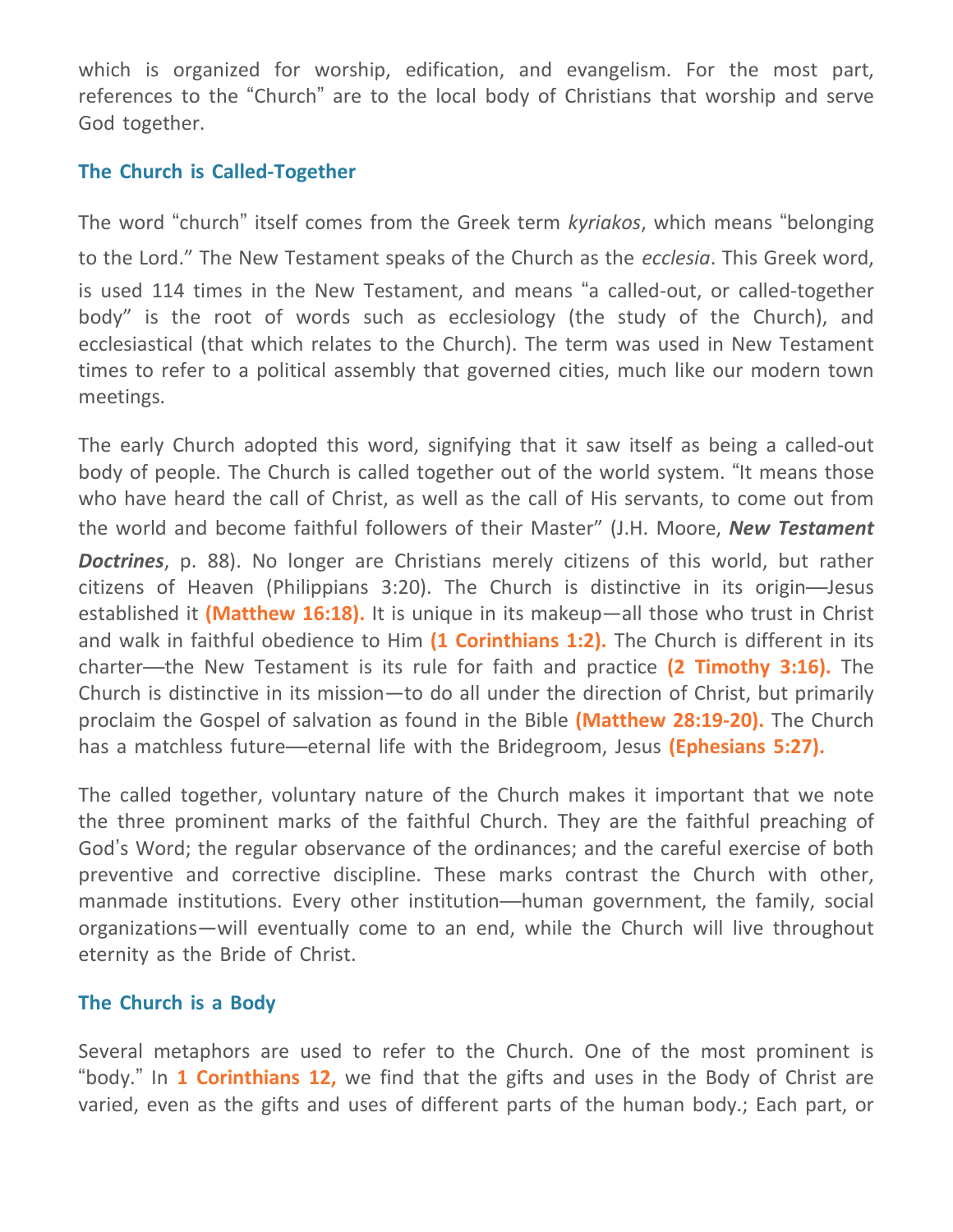member Christian, has his or her proper place within the Church of Christ **(1 Corinthians 12:27).**

In **Ephesians 1:22-23,** we find the body of Christ spoken of as the center of Christ's activity.; Jesus did not set out to build up para-Church ministries, valuable as they are.; The focus of Jesus in this present age is His Church. He said, "I will build My Church" **(Matthew 16:18).** It has an intimate connection with the Lord, and because of that, brings about the close relationship of believers to each other. Each part of the Body is related to Christ, and so is related to every other part of the Body. We are not Christians in the solitary sense, isolated from others and relating only to Jesus. We are dependent on other believers. In fact, we need other believers, and other Christians need each believer **(1 Corinthians 12:22).**

### **The Church Consists of Believers Growing in Christ**

The basic requirement for persons to be members of the Church of Jesus Christ is that they have trusted Jesus as their personal Saviour, make a public confession of faith (in baptism—see *BRF Witness*, Volume 38, [Number](http://www.brfwitness.org/Articles/2003v38n2.htm) 2), and live consecrated lives before the Lord. The New Testament assumes that all members of the Church would be believers in Christ. This precludes babies or those who have not accepted Christ from being members. There is no instance in the New Testament where babies are baptized or considered members of the Church before their baptism as believers.

Many professing churches have laid aside the requirement that persons be Christians when they become members. It is enough for them that someone wants to participate, and they believe that the congregation should include all, regardless of relationship to Christ. But not even all those who are baptized are really a part of the true Church. At times, even pastors and other leaders have not experienced being born again. These minimal, often nonexistent, standards have led churches to experience spiritual weakness and ultimately apostasy.

It is important, too, that the Christians in a fellowship be growing in their faith in Christ. Every believer is to be enlarging their understanding and practice of their faith. Real Christians grow in holiness, are concerned about doing good, and are interested in seeing others trust Christ. Every Christian should commit himself to be a faithful attender **(Hebrews 10:25);** a generous giver of money and time **(1 Corinthians 16:2);** one committed to prayer for the Church; and to honor those who labor as leaders in the Church **(1 Thessalonians 5:12-13; Hebrews 13:7).**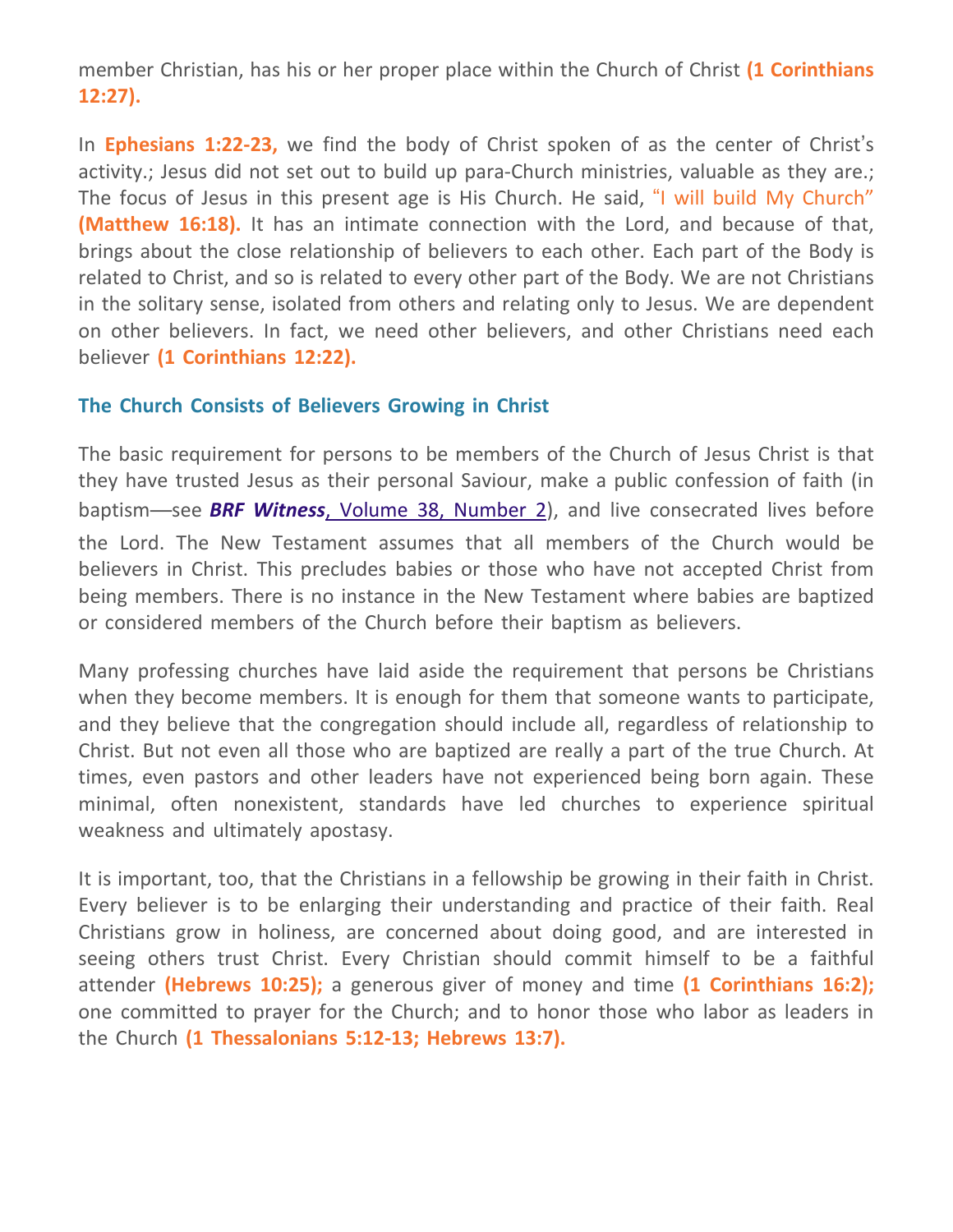## **The Church has Jesus Christ as its Foundation and Head**

Jesus taught that He would build His Church **(Matthew 16:18),** and we see the full establishment of that Church in **Acts 2,** when the Holy Spirit came upon the assembled disciples in the upper room in Jerusalem. The rest of the book of Acts shows the development of the Church as a worldwide movement, which embraced people of various backgrounds, nations, and languages.

Jesus is the Foundation of the Church **(Matthew 16:18).** When Jesus spoke of the Rock on which He would build the Church, He was speaking of Himself. Peter, though a strong individual, was but a pebble compared to the Foundation Stone of Jesus.; Jesus chose His disciples and taught them.; He is the Chief Cornerstone. He is the One Who sent the Holy Spirit **(Acts 2:33).**

The Church is called the "Bride of Christ" several times in the New Testament. The initial picture is found in the parable of the bridesmaids in **Matthew 25:1-11.** The Church is loved intensely by Christ. That love is related to the fact that the Church has been chosen by Christ for His purposes **(Ephesians 5:22-23). Revelation 21:9** says that the Bride has been prepared for Christ. So, in this way, the Church is Christ's, and exists for His pleasure.

Jesus is also the Head of the Church. There is no other human "head" of the Church to which it must submit, contrary to the teaching of one major denominational group. He has given specific instructions in His Word. The Church is to cheerfully and willingly submit itself to Christ through His Word. It dare not act contrary to that Word, or else it ceases to be His Church.

### **The Church is Organized**

While the Church is a living organism, every organism needs to be organized, or else it is just a mass that cannot do anything. The Church, since its genesis in **Acts 2,** has always had an organization or "polity." According to **Acts 2:42,** the early Church had standards (the Apostles' doctrine); it was joined together in fellowship; it practiced the ordinances; and it prayed together as a body. The early Church had regular places and times of meeting and had regular hours of prayer. Members were regularly (daily) brought into the Church.

There have been three major kinds of church government through history, each of which finds some authority in the New Testament. The *episcopal* system has authority reside in bishops. Bishops can be appointed by those in higher authority, or elected by church assemblies. Anglican, Catholic, and Methodist churches operate with episcopal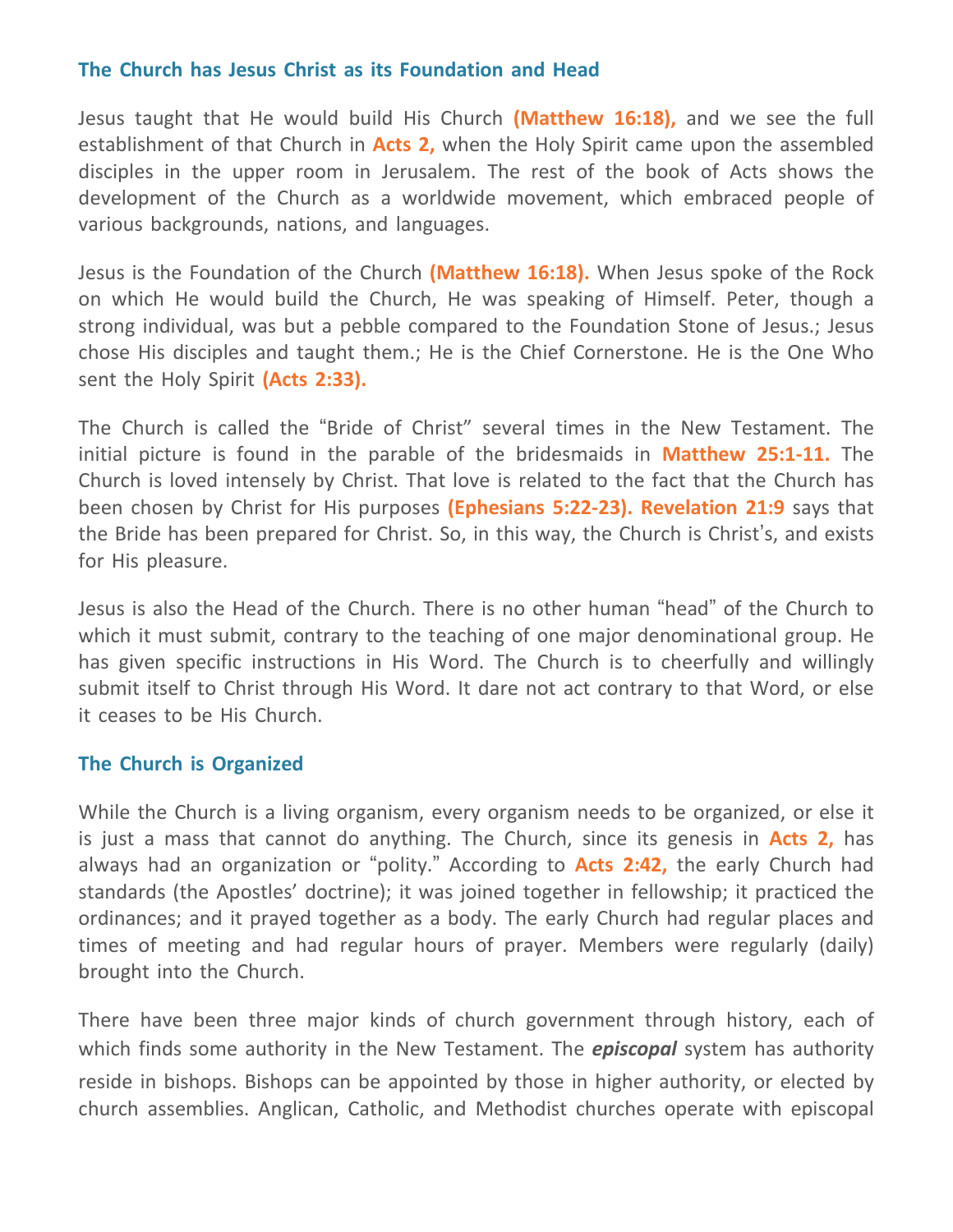government. The *presbyterian* system rests its government in a council of both ordained and lay elders (presbyters) selected by a congregation. These elders represent the congregation in conference with elders from other congregations. Presbyterian and Reformed churches use this kind of leadership. *Congregational* church government rests its authority in the assembled congregation itself and the officers it elects. The congregation is the final authority in all matters. Baptist and independent churches operate under a congregational system.

The New Testament specifies only two necessary officers of the Church. Elders (or overseers) and deacons (servants) were set-apart in every church body, usually on a citywide or geographical basis. Paul commissioned Titus to appoint elders (or bishops) in every city in Crete **(Titus 1:5).** Paul bade farewell to the Ephesian elders in **Acts 20:17, 28. Philippians 1:1** mentions bishops and deacons being greeted by Paul. Likely the best system is that which the congregation calls elders and deacons, and then respects the authority of those called. Those called to serve the congregation also maintain accountability to the congregation. Simplicity in organization would seem to reflect the New Testament ideal, rather than have numerous committees just to give people something to do. J. H. Moore wrote, "In order to carry out the apostolic idea of doing things, there should be a plurality of elders in every congregation, and while one of their number may take the lead, there ought to be a careful cooperation of the elders in looking after the spiritual interests of the church" (*New Testament Doctrines*, p. 95).

The duties of the elder are to oversee **(1 Timothy 3:1)** and to rule in the Church **(1 Timothy 5:17).** Elders are to guard the doctrines of the Church from corruption and apostasy **(Titus 1:9).** Specific qualifications for elders are laid out in **1 Timothy 3:1-6 and Titus 1:7-9.**

Deacons are to be servants of the Church, based on the initial calling of deacons in **Acts 6**. They are to concern themselves with the care of the poor, assisting the minister (apostles or elders), and to generally assist as needed for the entire ministry of the Church.

Pastors, teachers, and evangelists are mentioned in **Ephesians 4:11**—but these are specific gifts exercised by those in leadership (elders and deacons) for the upbuilding of the Church.

#### **The Church has a Purpose**

No other organization or body has the threefold duty of the Church of Jesus Christ. That duty is **1)** toward God, as we to worship Him through Jesus Christ **(Colossians**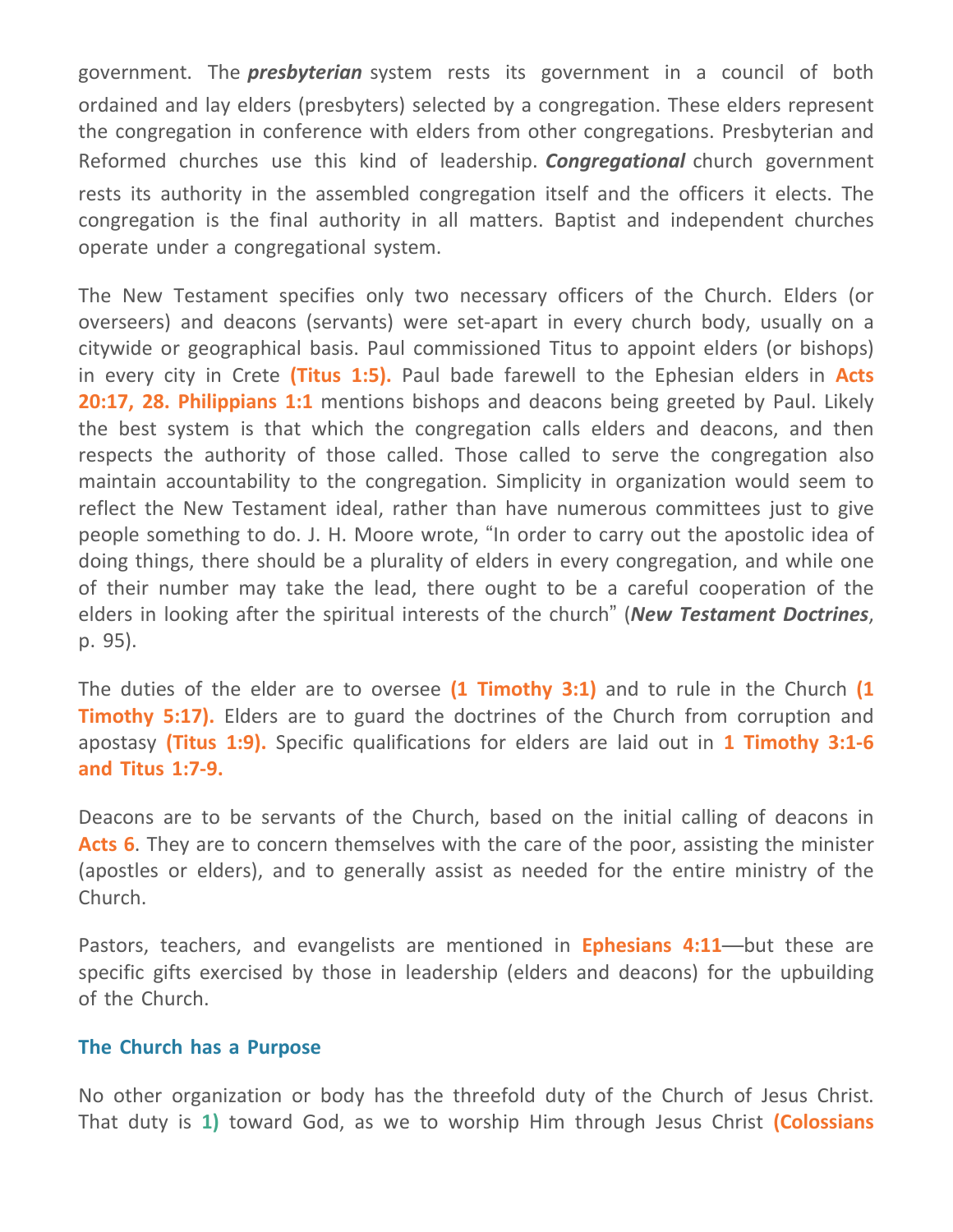**1:18); 2)** toward other believers, as they are edified or discipled in Jesus Christ **(Ephesians 4:12);** and **3)** toward the world, as we proclaim the Gospel and introduce people to Christ **(Matthew 28:19-20).** Through this threefold purpose, the Church glorifies God in all things. Our time, treasure, and prayers should be toward this end.

*Worship* ought to be central for the Church. Worship is essentially acknowledging God, and giving Him the praise and honor that is due Him. We are to be proclaiming what God has done in history—He has acted in human events to bring His creation to its right end. We are exalting what God is doing today—He is saving people, to make for Himself a godly people. We are to proclaim what God will do—Jesus will return, set up His Kingdom on the earth, and ultimately take His people to Heaven. In worship, we also uphold the rites and ordinances of the Lord. Every time we meet for worship, witness a baptism, observe the Love Feast, greet one another with the holy kiss, and anoint the sick with oil, we are obedient to what Jesus told the Church to do. It is a treasured opportunity to once more bring praise to God through the assembly.

*Edification* is the work of building up believers in their faith. Generally this occurs as the Church meets for fellowship, or *koinonia* as found in the New Testament. We need to have the regular encouragement of like-minded believers in Christ, who can give guidance, counsel, material support, and other help when needed. Teaching or discipling is also an important work of the Church in building up Christians **(Ephesians 4:12).** This teaching comes from the pulpit through expository preaching; it comes from the Sunday school hour in systematic study of God's Word; it comes through the midweek prayer meeting or home Bible study in hearing from God through His Word and speaking to God in prayer.

*Evangelism* is the Church taking the Good News of salvation to those who have not heard it and inviting them to trust Christ and enter into the new relationship with Him and with the Church itself. Some Christians are particularly gifted to tell others the Gospel, yet each of us is commanded to give out the message whenever we are given the opportunity.

*Social concern* may be a part of the overall mission of the Church **(James 1:27),** but it is not the primary mission or duty. It is a means toward the end of glorifying God, of building up believers, or of bringing others to Christ. It is incidental to the work of the Church, not the focus.

Every believer in Christ should be active in the Church and its local body. Every Christian should seek to make the Church more of what Christ intends for it. Every believer should be using his or her gifts to build up the Body of Christ, to the goal that He might